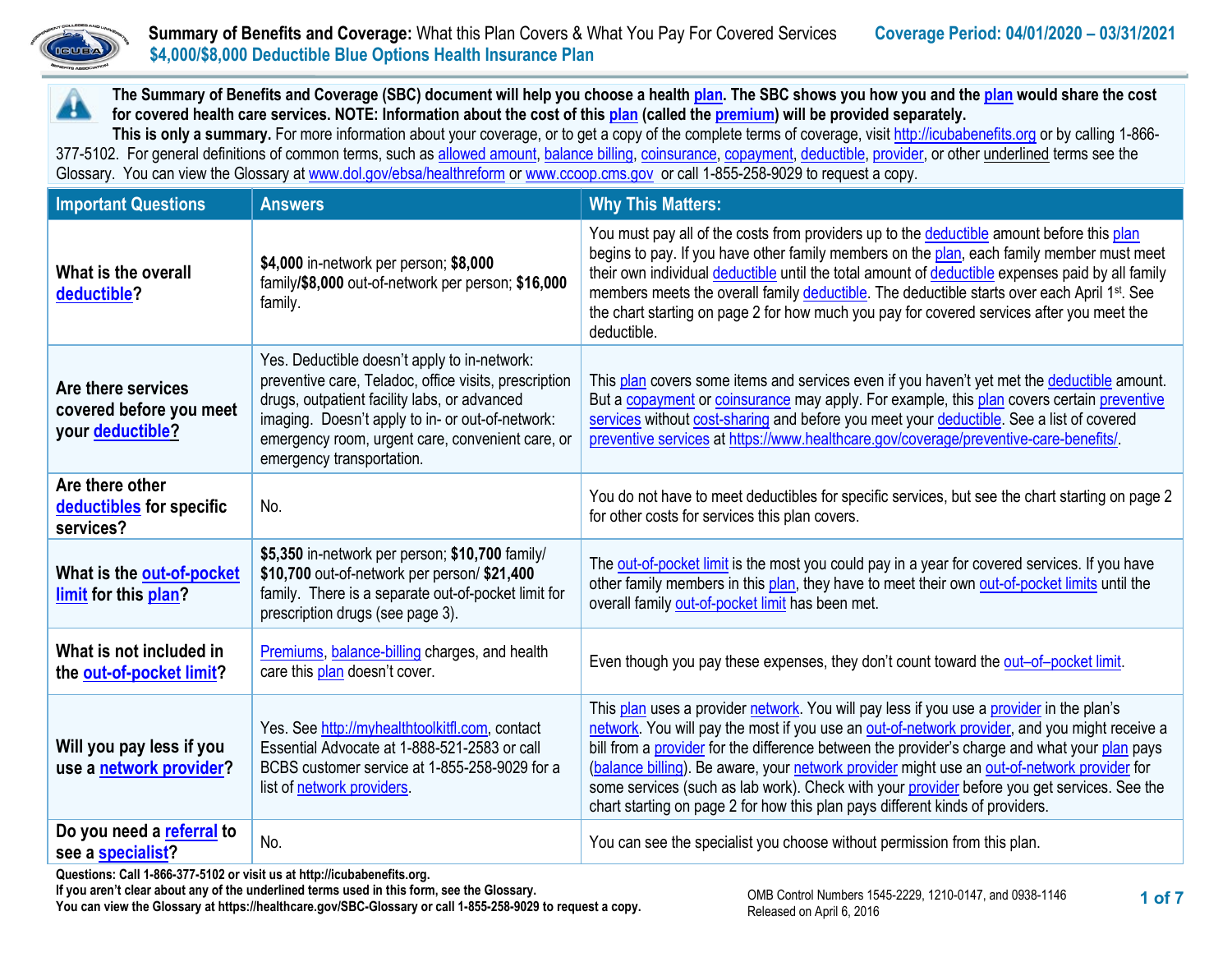

All **[copayment](https://www.healthcare.gov/sbc-glossary/#copayment)** and **[coinsurance](https://www.healthcare.gov/sbc-glossary/#coinsurance)** costs shown in this chart are after your **[deductible](https://www.healthcare.gov/sbc-glossary/#deductible)** has been met, if a **[deductible](https://www.healthcare.gov/sbc-glossary/#deductible)** applies.

|                                                                                 | <b>Services You May Need</b>                                                              | <b>What You Will Pay</b>                                                                           | Limitations, Exceptions, &                                |                                                                                                                                                                               |  |
|---------------------------------------------------------------------------------|-------------------------------------------------------------------------------------------|----------------------------------------------------------------------------------------------------|-----------------------------------------------------------|-------------------------------------------------------------------------------------------------------------------------------------------------------------------------------|--|
| <b>Common</b><br><b>Medical Event</b>                                           |                                                                                           | <b>Network Provider</b><br>(You will pay the least)                                                | <b>Out-of-Network Provider</b><br>(You will pay the most) | <b>Other Important</b><br><b>Information</b>                                                                                                                                  |  |
|                                                                                 | Primary care visit to treat an<br>injury or illness                                       | \$35 Copayment/Visit                                                                               | Deductible + 50%<br>Coinsurance                           | Additional cost shares may<br>apply for physician                                                                                                                             |  |
|                                                                                 | <b>Blue Distinction Total Care</b><br>(Family Practice, Internal<br>Medicine, Pediatrics) | 0% Coinsurance/Visit                                                                               | Not Applicable                                            | administered drugs.<br><b>Blue Distinction Total Care</b>                                                                                                                     |  |
|                                                                                 | <b>Specialist visit</b>                                                                   | \$70 Copayment/Visit                                                                               | Deductible + 50%<br>Coinsurance                           | <b>Primary Care Provider</b><br>(internal medicine, family                                                                                                                    |  |
|                                                                                 | <b>Convenient Care Clinic</b>                                                             | \$10 Copayment/Visit                                                                               | Not Applicable                                            | medicine and pediatric<br>medicine) Visits Are Always<br>Free.                                                                                                                |  |
| If you visit a health<br>care provider's office<br>or clinic<br>(No Deductible) | Physical/Occupational/Speech<br>Therapy and Chiropractor<br><b>Visits</b>                 | \$40 Copayment/Visit                                                                               | Deductible + 50%<br>Coinsurance                           | Therapy and Chiropractic<br>visits are limited to 60 each,<br>per Plan Year.                                                                                                  |  |
|                                                                                 | Preventive care/screening/<br>immunization                                                | No Charge                                                                                          | Not Covered                                               | You may have to pay for<br>services that aren't<br>preventive. Ask your<br>provider if the services you<br>need are preventive. Then<br>check what your plan will<br>pay for. |  |
|                                                                                 | Diagnostic test (blood work)                                                              | \$0 for Quest Diagnostic Laboratories;<br>20% Coinsurance for clinical outpatient<br>facility labs | Deductible + 50%<br>Coinsurance                           |                                                                                                                                                                               |  |
| If you have a test                                                              | X-Ray                                                                                     | Deductible + 30% Coinsurance                                                                       | Deductible + 50%<br>Coinsurance                           | None                                                                                                                                                                          |  |
|                                                                                 | Imaging (CT/PET scans, MRIs)                                                              | \$500 Copay (or actual cost if less) for<br>family physician, Independent                          | Deductible + 50%<br>Coinsurance family physician,         | Prior Authorization required.                                                                                                                                                 |  |

**If you aren't clear about any of the underlined terms used in this form, see the Glossary.**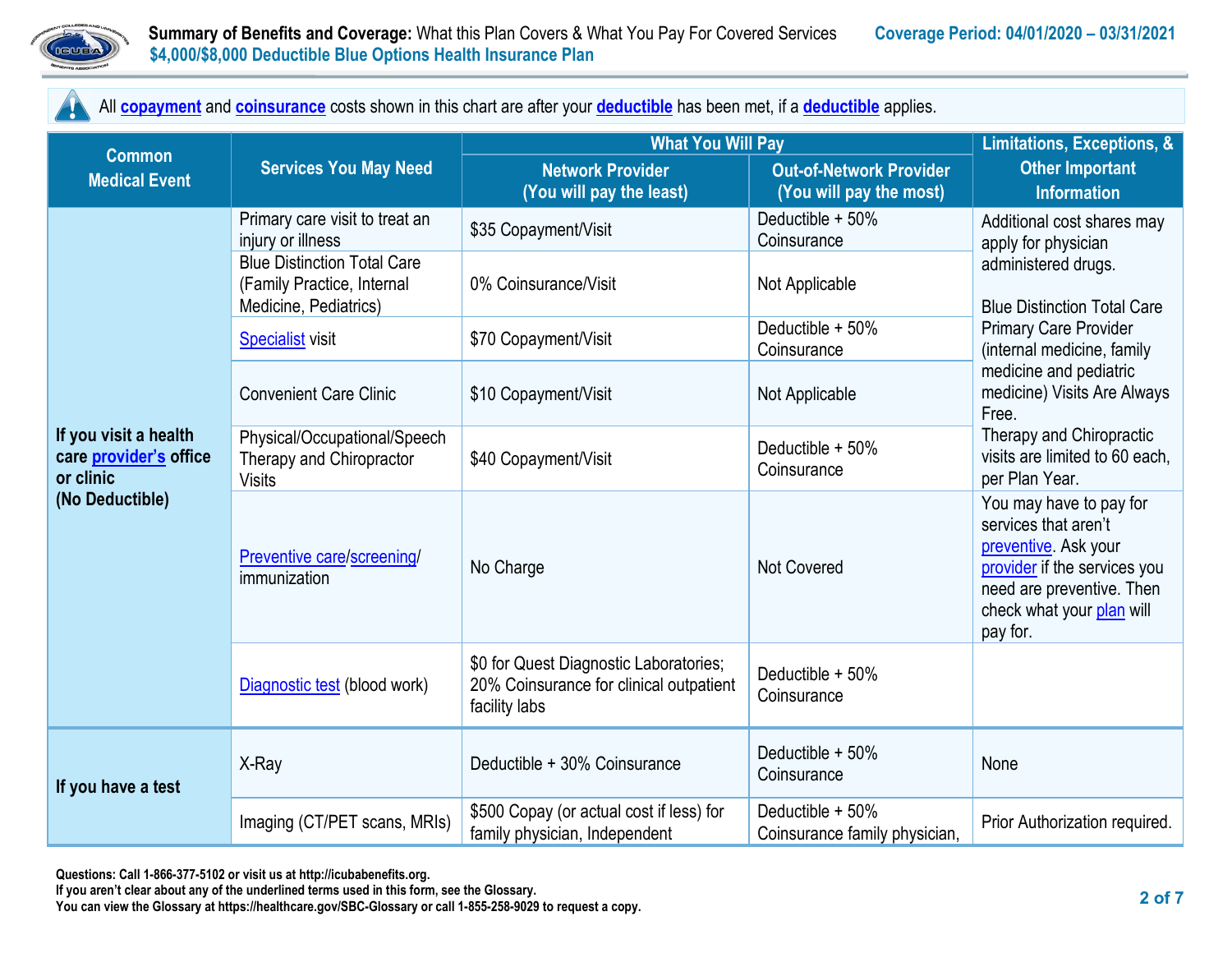

 **Summary of Benefits and Coverage:** What this Plan Covers & What You Pay For Covered Services **Coverage Period: 04/01/2020 – 03/31/2021 EUEAV** \$4,000/\$8,000 Deductible Blue Options Health Insurance Plan

|                                                                                                                                                                                                            |                                                   | <b>What You Will Pay</b>                                                                                                                                                                                         |                                                                                            |                                                                                                                                                                                    |  |
|------------------------------------------------------------------------------------------------------------------------------------------------------------------------------------------------------------|---------------------------------------------------|------------------------------------------------------------------------------------------------------------------------------------------------------------------------------------------------------------------|--------------------------------------------------------------------------------------------|------------------------------------------------------------------------------------------------------------------------------------------------------------------------------------|--|
| <b>Common</b><br><b>Medical Event</b>                                                                                                                                                                      | <b>Services You May Need</b>                      | <b>Network Provider</b><br>(You will pay the least)                                                                                                                                                              | <b>Out-of-Network Provider</b><br>(You will pay the most)                                  | <b>Other Important</b><br><b>Information</b>                                                                                                                                       |  |
|                                                                                                                                                                                                            |                                                   | Diagnostic Testing Center and<br><b>Outpatient Hospital facility</b>                                                                                                                                             | Independent Diagnostic<br><b>Testing Center and Outpatient</b><br><b>Hospital facility</b> |                                                                                                                                                                                    |  |
|                                                                                                                                                                                                            | <b>Preferred Generic drugs</b>                    | \$0 Copay/Prescription (retail 30 and<br>90-day at NSU pharmacy, NCPDP#<br>1082041)<br>\$5 Copay/Prescription (retail 30-day)<br>\$10 Copay/Prescription (retail 90-day)<br>\$10 Copay/Prescription (mail order) | 40% Coinsurance (after<br>payment in full and filing<br>paper claim for<br>reimbursement)  | Retail 30: 30 day supply;<br>Retail 90: 84-91 day supply;<br>Mail Order: 84-91 day<br>supply<br><b>Specialty Drugs: Certain</b><br>medications used for<br>treating complex health |  |
| If you need drugs to<br>treat your illness or<br>condition<br>More information about                                                                                                                       | Non-Preferred Generic drugs                       | \$10 Copay/Prescription (retail 30-day)<br>\$20 Copay/Prescription (retail 90-day)<br>\$20 Copay/Prescription (mail order)                                                                                       | 40% Coinsurance (after<br>payment in full and filing<br>paper claim for<br>reimbursement)  |                                                                                                                                                                                    |  |
| prescription drug<br>coverage is available at<br>www.optumrx.com<br>(No Deductible)<br>Out of pocket limit is<br>\$2,000 in-network for<br>individual, \$4,000<br>family. No limit for out-<br>of-network. | Preferred brand drugs                             | \$40 Copay/Prescription (retail 30-day)<br>\$80 Copay/Prescription (retail 90-day)<br>\$80 Copay/Prescription (mail order)                                                                                       | 40% Coinsurance (after<br>payment in full and filing<br>paper claim for<br>reimbursement)  | conditions must be obtained<br>through the specialty<br>pharmacy program.<br>Manufacturer coupons may                                                                              |  |
|                                                                                                                                                                                                            | Non-Preferred brand drugs                         | \$75 Copay/Prescription (retail 30-day)<br>\$150 Copay/Prescription (retail 90-day)<br>\$150 Copay/Prescription (mail order)                                                                                     | 40% Coinsurance (after<br>payment in full and filing<br>paper claim for<br>reimbursement)  | not be applied to copay for<br>non-preferred specialty<br>drugs.                                                                                                                   |  |
|                                                                                                                                                                                                            | <b>Preferred Specialty drugs</b>                  | \$75 Copay/Prescription (preferred<br>specialty medication copay cards<br>accepted)                                                                                                                              | 40% Coinsurance (after<br>payment in full and filing<br>paper claim for<br>reimbursement)  | Certain drugs for<br>hyperlipidemia are covered<br>at 100%, with pre-<br>authorization required.                                                                                   |  |
|                                                                                                                                                                                                            | Non-Preferred Specialty drugs                     | \$75 Copay/Prescription                                                                                                                                                                                          | 40% Coinsurance (after<br>payment in full and filing<br>paper claim for<br>reimbursement)  |                                                                                                                                                                                    |  |
| If you have outpatient<br>surgery (Must meet<br>Deductible)                                                                                                                                                | Facility fee (e.g., ambulatory<br>surgery center) | Deductible + 30% Coinsurance for<br><b>Outpatient Hospital Facility</b>                                                                                                                                          | Deductible + 50%<br><b>Coinsurance for Outpatient</b><br><b>Hospital Facility</b>          | None                                                                                                                                                                               |  |

**Questions: Call 1-866-377-5102 or visit us at http://icubabenefits.org.** 

**If you aren't clear about any of the underlined terms used in this form, see the Glossary.**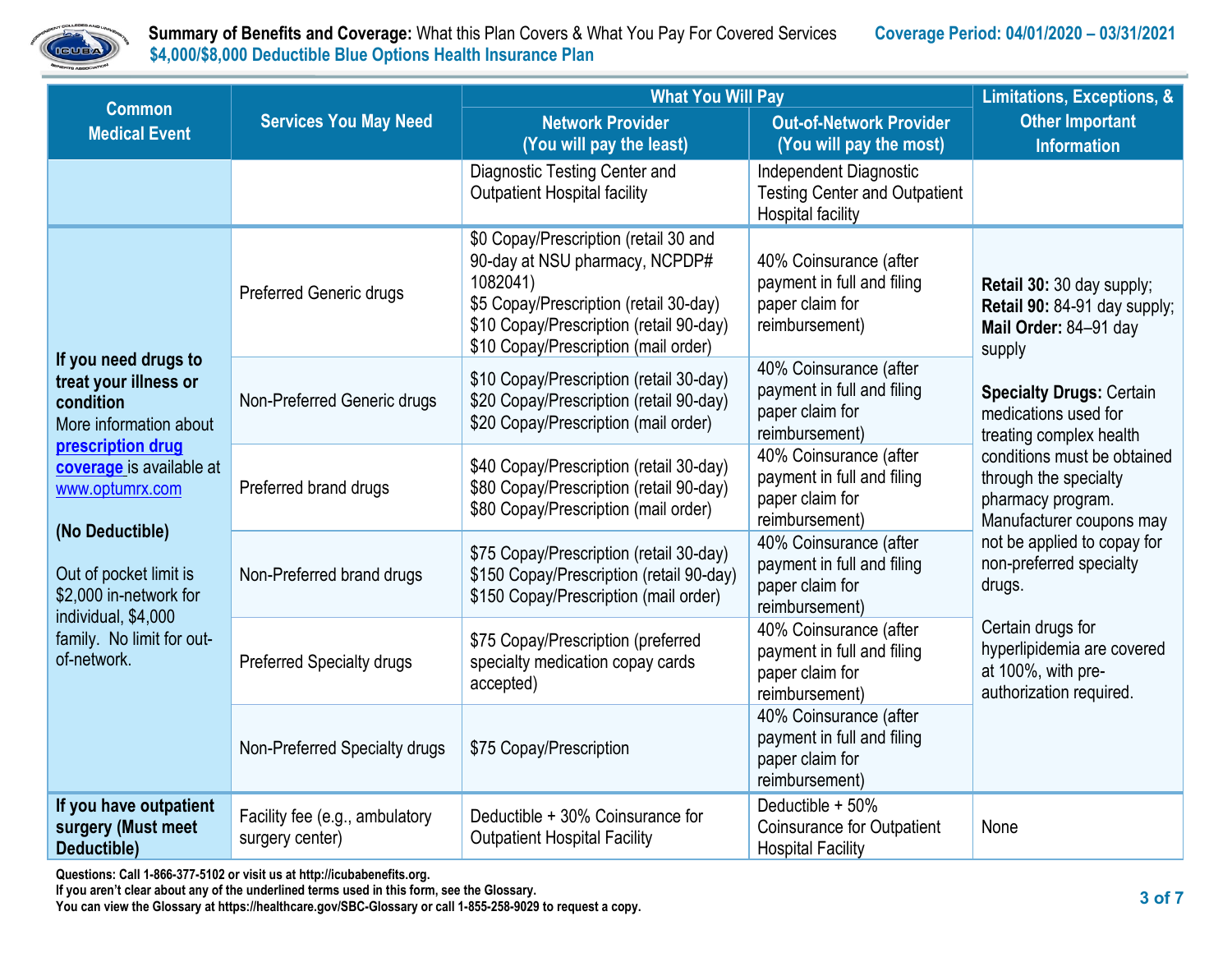

 **Summary of Benefits and Coverage:** What this Plan Covers & What You Pay For Covered Services **Coverage Period: 04/01/2020 – 03/31/2021 \$4,000/\$8,000 Deductible Blue Options Health Insurance Plan** 

| <b>Common</b>                                                                                                                                                                                                                         | <b>Services You May Need</b>                     | <b>What You Will Pay</b>                            | Limitations, Exceptions, &                                |                                                                                                                     |  |
|---------------------------------------------------------------------------------------------------------------------------------------------------------------------------------------------------------------------------------------|--------------------------------------------------|-----------------------------------------------------|-----------------------------------------------------------|---------------------------------------------------------------------------------------------------------------------|--|
| <b>Medical Event</b>                                                                                                                                                                                                                  |                                                  | <b>Network Provider</b><br>(You will pay the least) | <b>Out-of-Network Provider</b><br>(You will pay the most) | <b>Other Important</b><br><b>Information</b>                                                                        |  |
|                                                                                                                                                                                                                                       | Physician/surgeon fees                           | Deductible + 30% Coinsurance                        | Deductible + 50%<br>Coinsurance                           | None                                                                                                                |  |
|                                                                                                                                                                                                                                       | <b>Emergency room care</b>                       | \$500 Copayment                                     | \$500 Copayment                                           | Waived if Admitted                                                                                                  |  |
| If you need immediate<br>medical attention (No                                                                                                                                                                                        | <b>Emergency medical</b><br>transportation       | \$250 Copayment                                     | \$250 Copayment                                           | None                                                                                                                |  |
| Deductible)                                                                                                                                                                                                                           | <b>Urgent care</b>                               | \$70 Copayment/Visit                                | \$70 Copayment/Visit                                      | None                                                                                                                |  |
|                                                                                                                                                                                                                                       | Teladoc                                          | \$5 Copayment/Visit                                 | Not Covered                                               | None                                                                                                                |  |
| If you have a hospital<br>stay (Must meet<br>Deductible)                                                                                                                                                                              | Facility fee (e.g., hospital room)               | Deductible + 30% Coinsurance                        | Deductible + 50%<br>Coinsurance                           | Prior Authorization required.<br>Inpatient Rehabilitation<br>Services are limited to 60<br>days per benefit period. |  |
|                                                                                                                                                                                                                                       | Physician/surgeon fees                           | Deductible + 30% Coinsurance                        | Deductible + 50%<br>Coinsurance                           | None                                                                                                                |  |
| If you need mental<br>health, behavioral                                                                                                                                                                                              | <b>Outpatient services</b>                       | \$35 Copayment/Visit                                | Deductible + 50%<br>Coinsurance                           | None                                                                                                                |  |
| health, or substance<br>abuse services<br>Inpatient: (Must Meet<br>Deductible)<br>Outpatient: (No<br>Inpatient services<br>Deductible)<br>For more information<br>on Behavioral Health<br>and Substance Abuse<br>call: 1-877-398-5816 |                                                  | Deductible + 30% Coinsurance                        | Deductible + 50%<br>Coinsurance                           | Prior Authorization required.<br>Limited to 60 days per Plan<br>Year                                                |  |
| If you are pregnant                                                                                                                                                                                                                   | Prenatal and postnatal care                      | \$35 Copayment                                      | Deductible + 50%<br>Coinsurance                           |                                                                                                                     |  |
| (In-network: Full<br>deductible not<br>required until delivery)                                                                                                                                                                       | Childbirth/delivery and all<br>facility services | Deductible + 30% Coinsurance                        | Deductible + 50%<br>Coinsurance                           | None                                                                                                                |  |

**Questions: Call 1-866-377-5102 or visit us at http://icubabenefits.org.** 

**If you aren't clear about any of the underlined terms used in this form, see the Glossary.**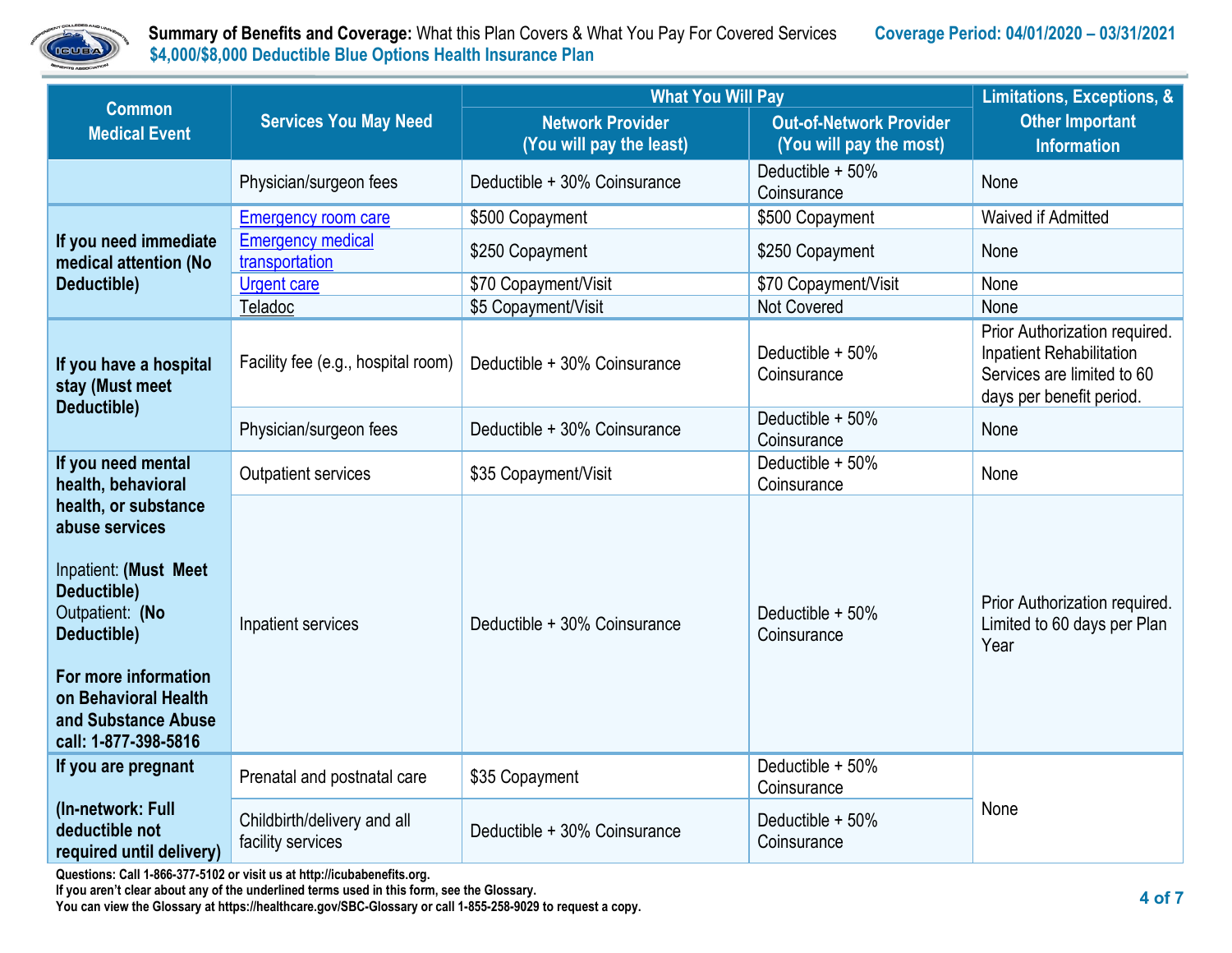

 **Summary of Benefits and Coverage:** What this Plan Covers & What You Pay For Covered Services **Coverage Period: 04/01/2020 – 03/31/2021 \$4,000/\$8,000 Deductible Blue Options Health Insurance Plan** 

| <b>Common</b>                                                           | <b>Services You May Need</b>   | <b>What You Will Pay</b>                                                                                                | Limitations, Exceptions, &                                                                                                                        |                                                                                                                               |
|-------------------------------------------------------------------------|--------------------------------|-------------------------------------------------------------------------------------------------------------------------|---------------------------------------------------------------------------------------------------------------------------------------------------|-------------------------------------------------------------------------------------------------------------------------------|
| <b>Medical Event</b>                                                    |                                | <b>Network Provider</b><br>(You will pay the least)                                                                     | <b>Out-of-Network Provider</b><br>(You will pay the most)                                                                                         | <b>Other Important</b><br><b>Information</b>                                                                                  |
| If you need help<br>recovering or have<br>other special health<br>needs | Home health care               | Deductible + 30% Coinsurance                                                                                            | Deductible + 50%<br>Coinsurance                                                                                                                   | Prior Authorization required                                                                                                  |
|                                                                         | <b>Rehabilitation services</b> | \$40 Copayment for Specialist Office,<br>Outpatient Rehabilitation Facility and<br><b>Outpatient Hospital Facility</b>  | Deductible + 50%<br><b>Coinsurance for Specialist</b><br>Office, Outpatient<br>Rehabilitation Facility and<br><b>Outpatient Hospital Facility</b> | Up to 60 combined visits per<br>benefit period. Includes<br>physical therapy, speech<br>therapy, and occupational<br>therapy. |
|                                                                         | <b>Habilitation services</b>   | Not Covered, except for Autism<br><b>Benefits</b>                                                                       | Not Covered, except for<br><b>Autism Benefits</b>                                                                                                 | Prior Authorization required                                                                                                  |
|                                                                         | Skilled nursing care           | Deductible + 30% Coinsurance                                                                                            | Deductible + 50%<br>Coinsurance                                                                                                                   | Up to 60 visits per benefit<br>period                                                                                         |
|                                                                         | Durable medical equipment      | Deductible + 30% Coinsurance<br>Deductible is limited to \$2,000 and<br>counts towards the plan's overall<br>deductible | Deductible + 50%<br>Coinsurance                                                                                                                   | Prior Authorization required                                                                                                  |
|                                                                         | <b>Hospice services</b>        | No Charge                                                                                                               | Deductible + 50%<br>Coinsurance                                                                                                                   | None                                                                                                                          |
| If your child needs<br>dental or eye care                               | Children's eye exam            | <b>Covered under Vision Plan</b>                                                                                        | See Vision Plan                                                                                                                                   | See Vision Plan                                                                                                               |
|                                                                         | Children's glasses             | Covered under Vision Plan                                                                                               | See Vision Plan                                                                                                                                   | See Vision Plan                                                                                                               |
|                                                                         | Children's dental check-up     | Covered under Dental Plan                                                                                               | See Dental Plan                                                                                                                                   | See Dental Plan                                                                                                               |

### **Excluded Services & Other Covered Services:**

|                                                                                                                              | Services Your Plan Generally Does NOT Cover (Check your policy or plan document for more information and a list of any other excluded services.) |                                                                                                           |  |  |
|------------------------------------------------------------------------------------------------------------------------------|--------------------------------------------------------------------------------------------------------------------------------------------------|-----------------------------------------------------------------------------------------------------------|--|--|
| Acupuncture<br>Long-Term Care<br>Weight loss programs                                                                        | Cosmetic surgery<br>$\bullet$<br>Routine Eye Care<br>$\bullet$<br>Infertility treatments                                                         | Dental care<br>Routine Foot Care unless for treatment of<br>diabetes                                      |  |  |
| Other Covered Services (Limitations may apply to these services. This isn't a complete list. Please see your plan document.) |                                                                                                                                                  |                                                                                                           |  |  |
|                                                                                                                              |                                                                                                                                                  |                                                                                                           |  |  |
| Diagnosis of Infertility<br>Bariatric Surgery with prior authorization                                                       | <b>Chiropractic Care</b><br>Coverage provided outside the United States.<br>See www.bluecardworldwide.com                                        | <b>Hearing Aids</b><br>Non-emergency care when traveling outside the<br>$\bullet$<br><b>United States</b> |  |  |

**If you aren't clear about any of the underlined terms used in this form, see the Glossary.**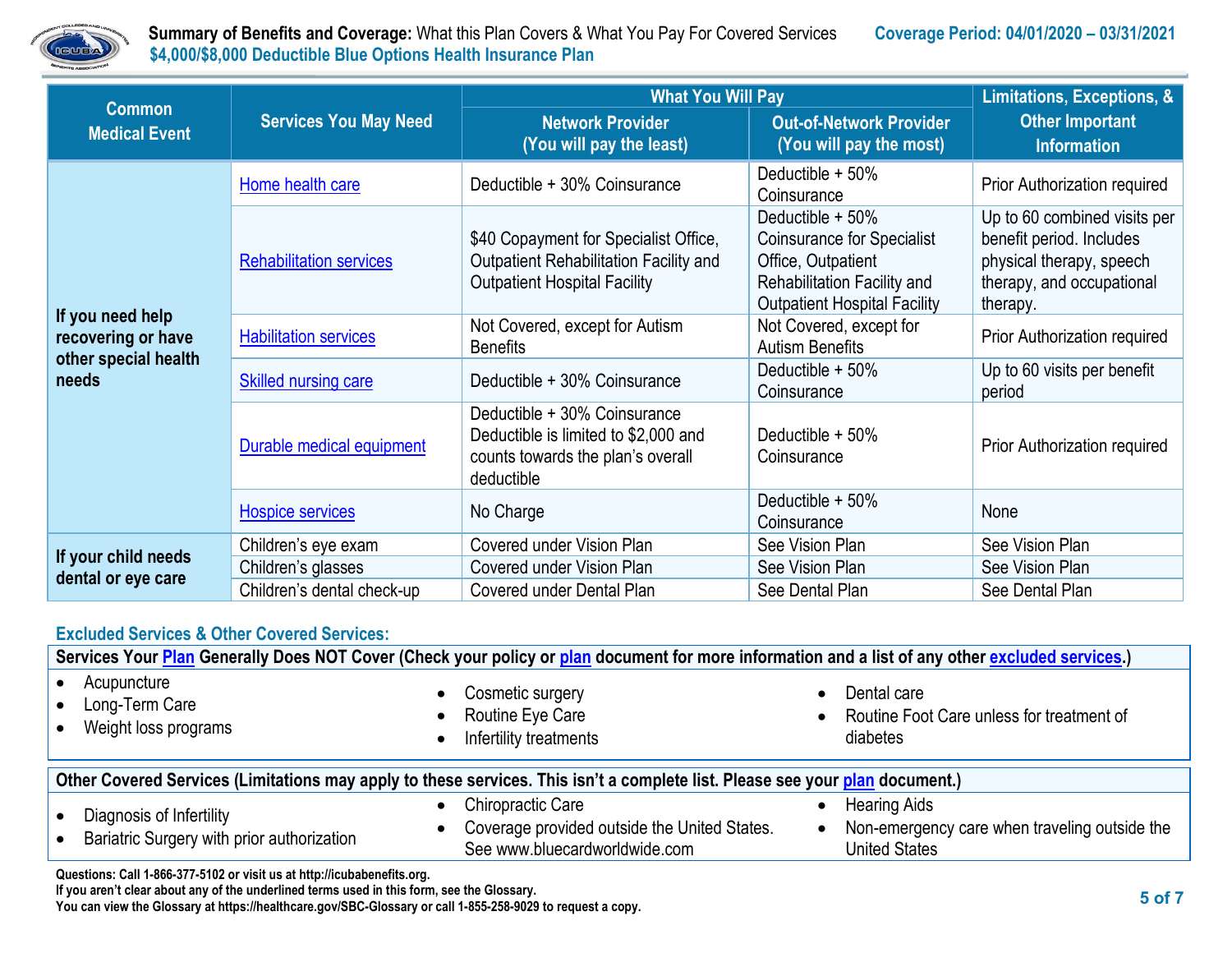

Your Rights to Continue Coverage: There are agencies that can help if you want to continue your coverage after it ends. For more information on your rights to continue coverage, contact the plan at 1-855-258-9029. You may also contact your state insurance department, the U.S. Department of Labor, Employee Benefits Security Administration at 1-866-444-3272 or www.dol.gov/ebsa or the U.S. Department of Health and Human Services at 1-877-267-2323 x61565 or www.cciio.cms.gov. Other coverage options may be available to you too, including buying individual insurance coverage through the Health Insurance [Marketplace.](https://www.healthcare.gov/sbc-glossary/#marketplace) For more information about the [Marketplace,](https://www.healthcare.gov/sbc-glossary/#marketplace) visit [www.HealthCare.gov](http://www.healthcare.gov/) or call 1-800-318-2596.

Your Grievance and Appeals Rights: There are agencies that can help if you have a complaint against you[r plan](https://www.healthcare.gov/sbc-glossary/#plan) for a denial of a [claim.](https://www.healthcare.gov/sbc-glossary/#claim) This complaint is called a [grievance](https://www.healthcare.gov/sbc-glossary/#grievance) or [appeal.](https://www.healthcare.gov/sbc-glossary/#appeal) For more information about your rights, look at the explanation of benefits you will receive for that medica[l claim.](https://www.healthcare.gov/sbc-glossary/#claim) Your [plan](https://www.healthcare.gov/sbc-glossary/#plan) documents also provide complete information to submit a [claim,](https://www.healthcare.gov/sbc-glossary/#claim) [appeal,](https://www.healthcare.gov/sbc-glossary/#appeal) or a [grievance](https://www.healthcare.gov/sbc-glossary/#grievance) for any reason to your [plan.](https://www.healthcare.gov/sbc-glossary/#plan) For questions about your rights, this notice, or assistance, you can contact any or all of the following:

- 1-855-258-9029 or visit us at www.MyHealthToolkitFL.com
- The Department of Labor's Employee Benefits Security Administration at 1-866-444-EBSA (3272) or www.dol.gov/ebsa/healthreform

# **Does this plan provide Minimum Essential Coverage? Yes**.

If you don't have [Minimum Essential Coverage](https://www.healthcare.gov/sbc-glossary/#minimum-essential-coverage) for a month, you'll have to make a payment when you file your tax return unless you qualify for an exemption from the requirement that you have health coverage for that month.

### **Does this plan meet Minimum Value Standards? Yes**.

If your [plan](https://www.healthcare.gov/sbc-glossary/#plan) doesn't meet the [Minimum Value Standards,](https://www.healthcare.gov/sbc-glossary/#minimum-value-standard) you may be eligible for a [premium tax credit](https://www.healthcare.gov/sbc-glossary/#premium-tax-credits) to help you pay for a plan through the [Marketplace.](https://www.healthcare.gov/sbc-glossary/#marketplace)

### **Language Access Services:**

To obtain assistance in your specific language, call the customer service number shown on the first page of this notice. Spanish: Para obtener asistencia en español, llame al número de atención al cliente que aparece en la primera página de esta notificación. Tagalog: Upang makakuha ng tulong sa Tagalog, tawagan ang numero ng customer service na makikita sa unang pahina ng paunawang ito. Chinese:

如需中文服务,请致电列于本通知首页的客户服务号码。

T'áá Dinéji shil hane'go shiká i'doolwol ninizingo éi Nidaalnishigii Áká Anidaalwo'igii, customer Navajo: service, bich'i' hodiilnih. Bik'ehgo bich'i' hane'igii éi dii naaltsoos neiyi'niligii akáa'gi siłtsoozigii bikáá' ííshjááh.

––––––––––––––––––––––*To see examples of how this plan might cover costs for a sample medical situation, see the next section.–––––––––––*–––––––––––

**Questions: Call 1-866-377-5102 or visit us at http://icubabenefits.org.** 

**If you aren't clear about any of the underlined terms used in this form, see the Glossary.**